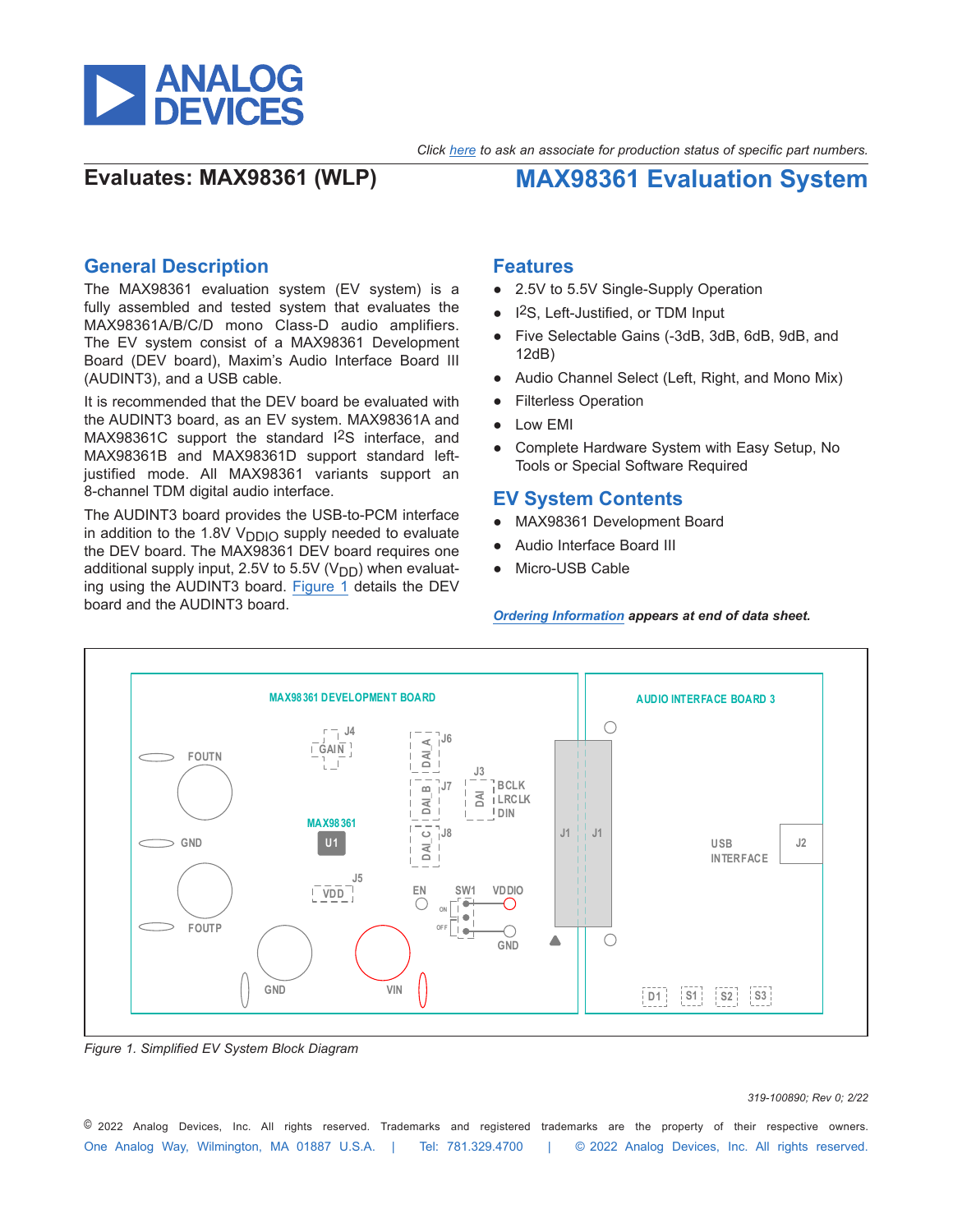## **Quick Start Guide**

## **Required Equipment**

- MAX98361 EV System
	- Audio Interface Board III
	- 2.5V to 5.5V, 3A DC power supply
	- Micro-USB cable
- $\bullet$  4Ω to 8Ω speaker
- USB audio source (e.g., Windows Media Player® or iTunes®)
- PC with Windows<sup>®</sup> 7 or Windows 10 with available USB port

## **Reference Material**

MAX98361 IC data sheet

## **Procedure**

The MAX98361 and AUDINT3 boards are fully assembled and tested. Follow the steps below to set up the EV system for device evaluation.

**Note:** In the following sections, software-related items are identified by bolding. Text in **bold** refers to items directly from the evaluation software. Text in **bold and underlined** refers to items from the Windows operating system.

### **AUDINT3 Board Setup:**

- 1) Connect the MAX98361 DEV board (2 row J1 connector) to the AUDINT3 board (3 row J1 connector). The bottom row of both J1 connectors should be lined up so the standoffs on the corners of the AUDINT3 and DEV board are level.
- 2) With the audio source disabled, connect the USB cable from your computer to the USB port (J2) on the AUDINT3 board. The AUDINT3 board provides

the BCLK and LRCLK signals as well as the power for  $V_{\text{D}}$ <sub>0</sub>, sourcing 1.8V to the DEV board through the J1 connector.

3) The multi-color LED D1 blinks white. When the computer registers the AUDINT3 as a USB device D1 changes to magenta and blink slowly.

## **DEV Board Setup:**

- With all supplies unpowered, connect the 2.5V to 5.5V power supply across the  $V_{IN}$  and GND binding posts.
- 2) Connect the micro speaker leads across the FOUTP and FOUTN binding posts.
- 3) Place the shunt on jumper J5 across pins  $V_{DD}$  and  $V_{IN}$ .
- 4) Set the switch SW1 to the on position.

### **Test:**

- 1) Enable the supply voltages across each of the supply pins.
- 2) Open the Windows' **Sound** dialog and select the **Playback** tab, A **Speakers** item similar to [Figure 2](#page-1-0)  should be listed as an available playback device.
- 3) Verify that the **Speakers** item is set as the default device. Once this is done, the AUDINT3 board outputs PCM data to the DIN pin on the DEV board.
- 4) Adjust the audio source volume to a low level.
- 5) Enable the audio source and verify that audio is heard through the connected speaker. Adjust the audio source volume as needed.
- 6) Quick Start of the Evaluation software is now complete.

<span id="page-1-0"></span>

*Figure 2. Playback Device*

*iTunes is a registered trademark of Apple Inc.* 

*Windows is a registered trademark and registered service mark of Microsoft Corporation. Windows Media is a registered trademark and registered service mark of Microsoft Corporation.*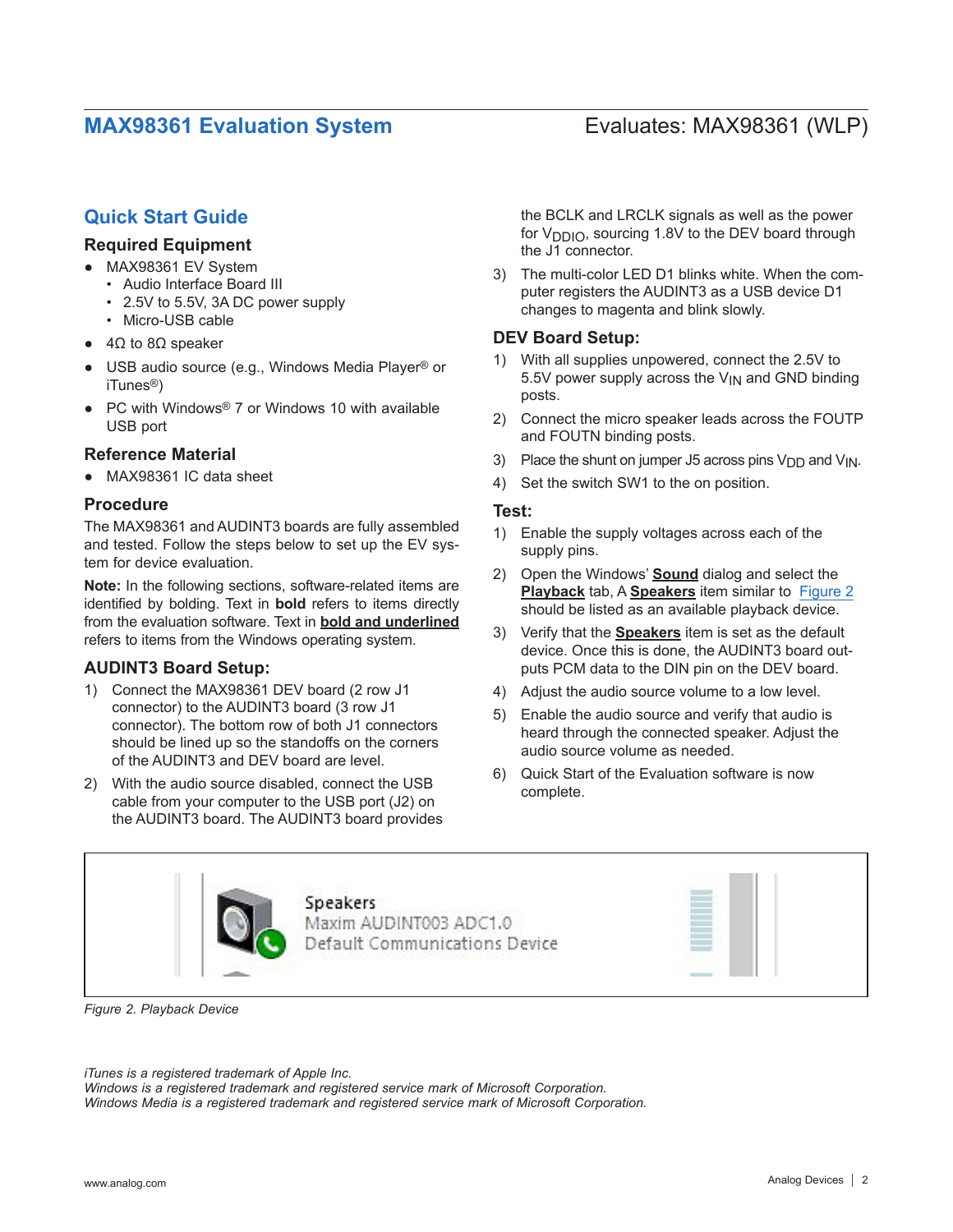## **Detailed Description of Hardware**

The MAX98361 EV system is designed to allow for a thorough evaluation of the MAX98361 digital input Class-D audio amplifier IC. The EV system includes the MAX98361 development board (DEV board), Maxim's Audio Interface Board III (AUDINT3), and a Micro-USB cable.

The MAX98361 DEV board can be evaluated as a standalone board that is driven directly by audio test equipment. To simplify the evaluation, the DEV board can be evaluated with the AUDINT3 board, which allows any computer to become a digital audio source. The AUDINT3 board provides on-board LDO regulators and a USB-to-PCM interface to provide an easy-to-use method for exercising the capabilities of the device with no additional audio equipment.

The AUDINT3 LDO regulators power the MAX98361 DEV board's V<sub>DDIO</sub> pin through connector J1. The USB-to-PCM converter accepts a USB audio stream from a USB connected computer and converts that into an I2S (MAX98361A/C) or left-justified (MAX98361B/ MAX98361D) data stream, allowing for USB audio playback through the MAX98361 device. Do not use the AUDINT3 board while directly driving the DEV board's PCM interface with external audio test equipment since the Digital Audio Interface (DAI) pins for the DEV board and AUDINT3 are connected through the J1 header.

### **Power Supplies**

The MAX98361 DEV board requires two external power supplies when evaluated as a stand-alone board. The  $V<sub>DD</sub>$  supply provides system power to the MAX98361 IC. This voltage can be applied externally at the  $V_{IN}$  and GND PCB pads, or 5V can be provided from the AUDINT3 board. See [Table 2](#page-2-0) for the J5 jumper selection. The 5V supply from the AUDINT3 board should be used only for functionality tests and should not be used when driving a speaker load due to the low current limit of the on-board 5V supply.

The voltage applied to the  $V_{DDIO}$  test point determines the logic level of the EN pin when SW1 is in the on position. The power supplies and their ranges are listed in [Table 1.](#page-2-1) The external supply voltages can be connected at the respective supply test-points and/or binding posts.

When using the AUDINT3 board, the AUDINT3's on-board LDO regulator independently powers  $V_{\text{DDIO}}$  on the DEV board. This power is routed to the DEV board through the J1 connector. See the *[Digital Audio Interface](#page-3-0)* section.

### **Jumper Selection**

### **Shutdown Mode**

The DEV board includes switch SW1 to facilitate a device enable. The device features a low-power shutdown mode that is activated by setting SW1 in the "OFF" position. To exit shutdown mode, set SW1 to the "ON" position. When the PCM master is disabled and SW1 is in the "ON" position, the device is in standby mode. Enabling the PCM interface while SW1 is in the "ON" position puts the device in active playback mode, and the device output begins switching.

## <span id="page-2-1"></span>**Table 1. Power Supplies**

| <b>POWER SUPPLY</b> | <b>RANGE (V)</b> |
|---------------------|------------------|
| Vnn                 | 2.5 to 5.5       |
| Vnnin               | 1.2 to $VDD$     |

## <span id="page-2-0"></span>**Table 2. J5 Jumper Selection (V<sub>DD</sub>) Supplies**

| <b>SHUNT POSITION</b> | <b>INPUT VOLTAGE (V<sub>DD</sub>)</b>                               |
|-----------------------|---------------------------------------------------------------------|
| $1 - 2$               | V <sub>DD</sub> supplied by AUDINT3 board<br>connected to J1 header |
| $2 - 3$               | User-supplied external power supply<br>applied at the VIN PCB pad   |

## <span id="page-2-2"></span>**Table 3. Jumper Configuration**

| <b>HEADER</b>   | <b>SHUNT POSITION</b> | <b>DESCRIPTION</b> |
|-----------------|-----------------------|--------------------|
| SW <sub>1</sub> | EN to DVDDIO          | Normal operation   |
|                 | EN to GND             | Shutdown           |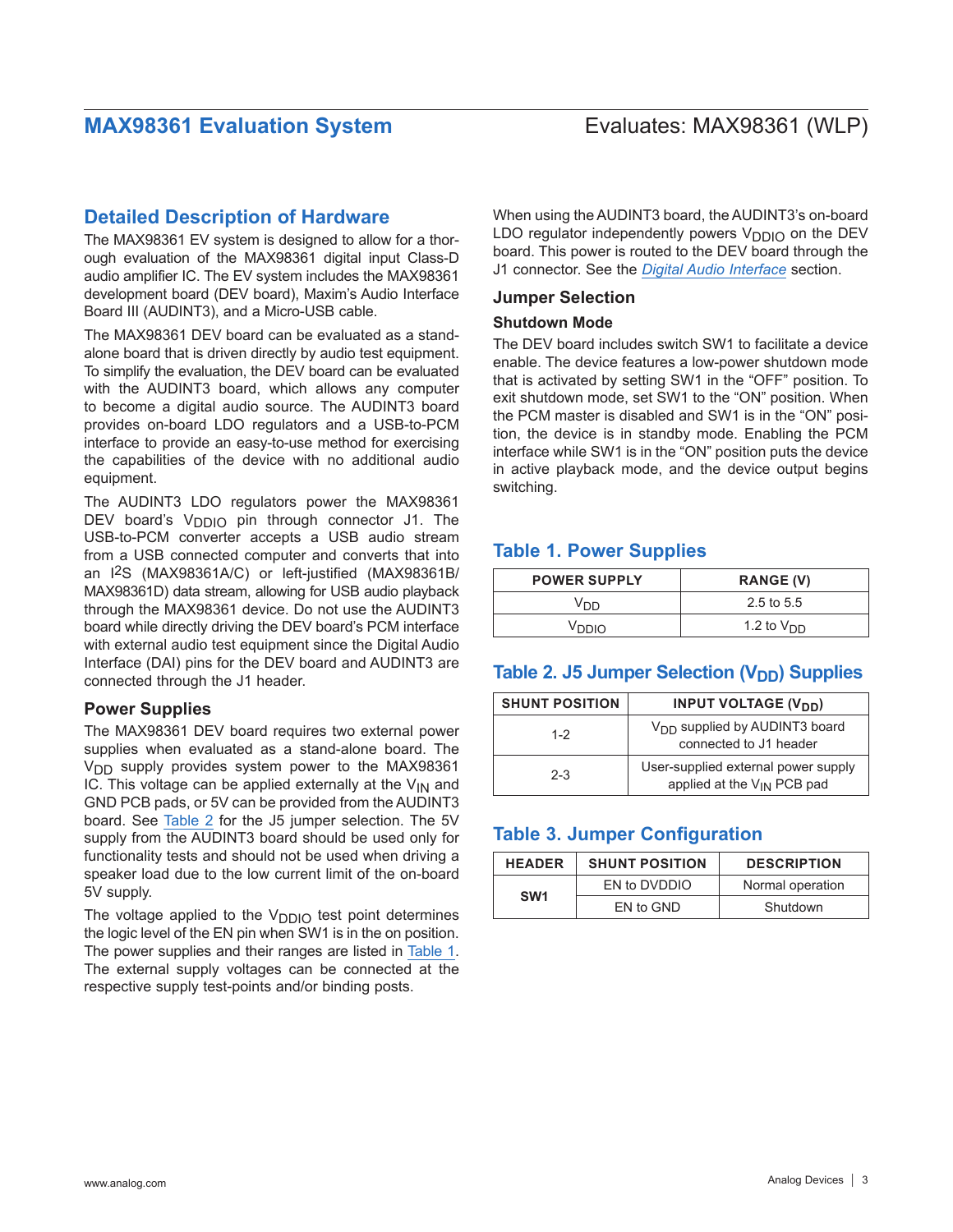### **Gain and Channel Selection (I2S/Left-Justified Mode)**

The MAX98361's GAIN\_SLOT pin is connected to the center pin (pin 1) of the J4 header. When operating the device in I2S or left-justified mode, shunting pin 1 to the adjacent pins of the J4 header controls the PCM gain. [Table 3](#page-2-2) shows the available gain settings in I<sup>2</sup>S and leftjustified modes.

In I2S and left-justified modes, channel selection is controlled by placing three shunts across the DAI configuration headers J6, J7, or J8. Each of the DAI configuration headers represent one valid mapping of the DAI pins to the PCM input signals. See [Table 4](#page-3-1) for the valid jumper settings for the DAI configuration headers. Only one DAI configuration may be used at a time. [Figure 3](#page-3-2) shows the shunt positions used for DAI Configuration A.

## **Channel Selection (TDM Mode)**

In TDM mode, the MAX98361 has a fixed gain of 12dB and the GAIN\_SLOT pin becomes repurposed for TDM channel selection. The MAX98361 accepts 8-channel TDM data with either 16-bit or 32-bit data. The GAIN\_ SLOT pin and DAI configuration are used to select which of the 8 channels of TDM data the part responds to, as shown in [Table 6](#page-3-3).

## <span id="page-3-1"></span>**Table 4. J4 Jumper Selection (GAIN\_SLOT)**

| <b>J4 SHUNT POSITION</b> | <b>GAIN SLOT</b>                                           | <b>GAIN</b> |
|--------------------------|------------------------------------------------------------|-------------|
| $1 - 2$                  | Connected to $V_{DD}$ through<br>100 $k\Omega$ resistor R1 | 3dB         |
| $1 - 3$                  | Connected to $V_{DD}$                                      | 6dB         |
| $1 - 4$                  | Connected to GND<br>through $100k\Omega$ resistor R2       | -3dB        |
| $1 - 5$                  | Connected to GND                                           | 12dB        |
| Not Installed            | Unconnected                                                | 9dB         |

## **Table 5. J6-J8 Header Selection (DAI Configuration)**

| <b>DAI</b><br><b>CONFIGURATION</b> | <b>SHUNT</b><br><b>HEADER</b> | 12S/LJ<br><b>CHANNEL</b> |
|------------------------------------|-------------------------------|--------------------------|
|                                    | J6                            | Left                     |
|                                    |                               | Right                    |
|                                    | .I8                           | Monomix                  |

## <span id="page-3-0"></span>**Digital Audio Interface**

The MAX98361 Digital Audio Interface (DAI) is routed to interface header J3 as well as the AUDINT3 connector J1. The interface headers provide easy access to the device's PCM bus and the AUDINT3 connector allows for USB audio to be streamed onto the DEV board. See the *[USB Audio Input](#page-5-1)* section for details on USB audio streaming and [Table 8](#page-4-0) for the AUDINT3 connector J1 pinout.

<span id="page-3-2"></span>

*Figure 3. DAI Configuration A (Left-Channel for I2S/Left-Justified Operation)*

## <span id="page-3-3"></span>**Table 6. TDM Mode Channel Selection**

| <b>TDM</b><br><b>CHANNEL</b> | <b>J4 SHUNT</b><br><b>POSITION</b> | <b>DAI</b><br><b>CONFIGURATION</b> |
|------------------------------|------------------------------------|------------------------------------|
|                              | $1 - 5$                            | A                                  |
|                              | $1 - 3$                            | Α                                  |
| 2                            | Open                               | A                                  |
| 3                            | $1 - 3$                            | B                                  |
| 4                            | $1 - 5$                            | в                                  |
| 5                            | $1 - 5$                            | C                                  |
| 6                            | Open                               | C                                  |
|                              | $1 - 3$                            | ⌒                                  |

## **Table 7. DAI Header (J3)**

| <b>SIGNAL</b> | <b>PIN</b> | <b>PIN</b> | <b>SIGNAL</b> |
|---------------|------------|------------|---------------|
| <b>GND</b>    |            |            | <b>BCLK</b>   |
| <b>GND</b>    |            |            | <b>LRCLK</b>  |
| <b>GND</b>    |            |            | <b>DIN</b>    |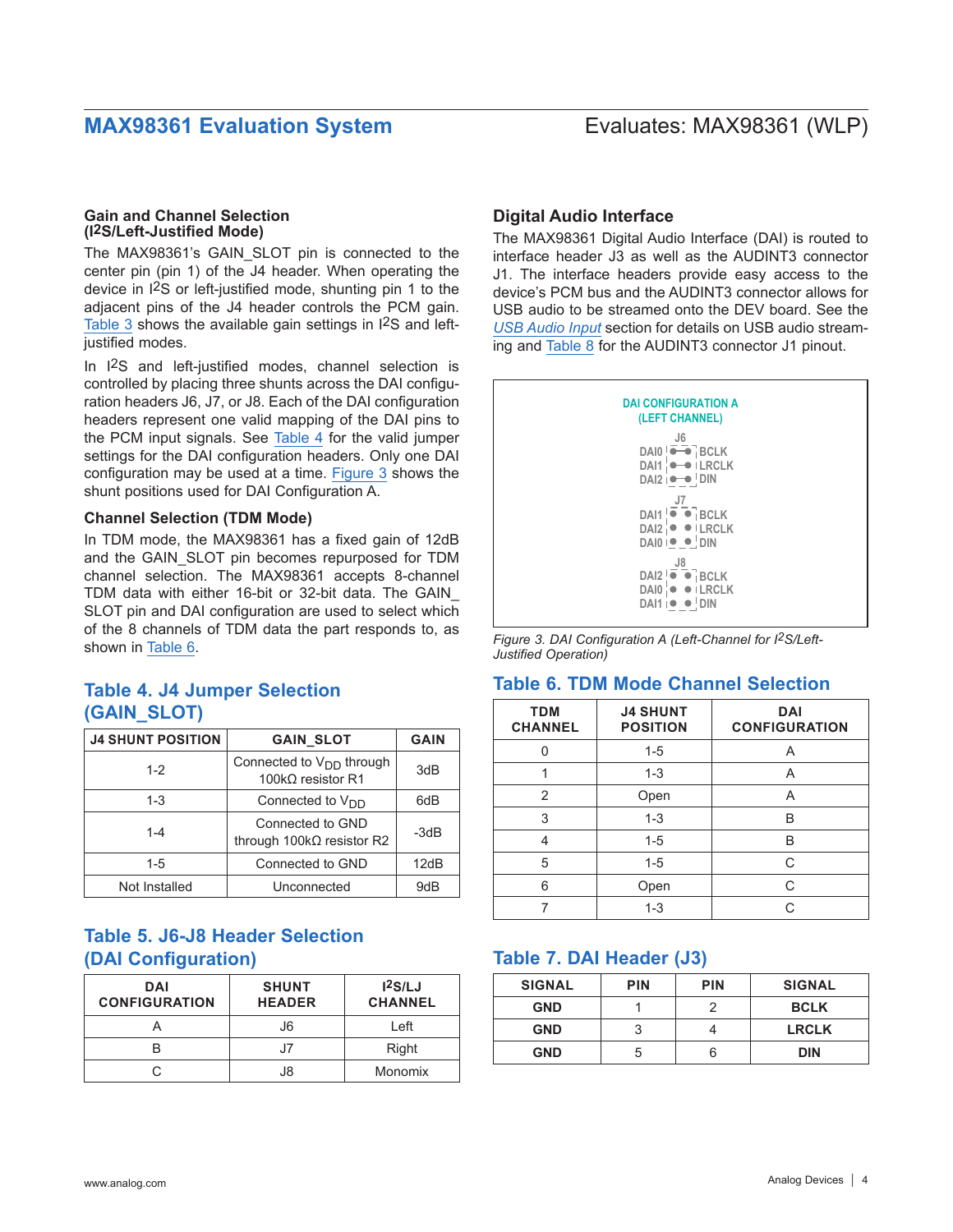## **DAI Header**

The DAI header (J3) provide access to MAX98361's PCM bus (BCLK, LRCLK, and DIN). This DAI headers facilitate evaluation with audio equipment I/O. See [Table 8](#page-4-0) for the pinout of the DAI header and [Figure 4](#page-4-1) for an illustration of how the MAX98361 DAI interface is routed through the DAI headers from the AUDINT3 connector.

### **Speaker Output**

The MAX98361 audio output is routed to the FOUTP and FOUTN connections on the DEV board. The DEV board is, by default, assembled to allow the MAX98361 output to connect directly to a speaker load without the need for filtering.

## <span id="page-4-0"></span>**Table 8. AUDINT3 Connector (J1)**

## **EMI Filter**

When long speaker cables are used with the MAX98361 output (exceeding approximately 12in), a ferrite bead plus capacitor filter can be installed to prevent excessive EMI radiation. Although it is best to choose filter components based on EMI test results, the combination of 100pF capacitors (C3, C4) and ferrite beads (FB1, FB2) generally work well. Before adding the filters to the design, first remove the small PCB traces shorting the pads of FB1 and FB2 (see the *[MAX98361 EV Kit Development Board](#page-7-0)  [Schematic](#page-7-0)* and the *[MAX98361 EV Kit Development Board](#page-8-0)  [PCB Layout Diagrams](#page-8-0)*).

| <b>SIGNAL*</b>           | PIN* | <b>SIGNAL</b> | <b>PIN</b> | <b>SIGNAL</b>     | <b>PIN</b> |
|--------------------------|------|---------------|------------|-------------------|------------|
|                          |      | <b>MCLK</b>   | 2          | <b>GND</b>        | 3          |
| BCLK2                    | 4    | BCLK1         | 5          | GPIO1             | 6          |
| LRCLK <sub>2</sub>       | 7    | LRCLK1        | 8          | GPIO <sub>2</sub> | 9          |
| DAC <sub>2</sub>         | 10   | DAC1          | 11         | GPIO <sub>3</sub> | 12         |
| ADC <sub>2</sub>         | 13   | ADC1          | 14         | GPIO4             | 15         |
| –                        | 16   | ID            | 17         | 3.3V              | 18         |
| AVDD                     | 19   | <b>DVDD</b>   | 20         | <b>GND</b>        | 21         |
| <b>HPVD</b>              | 22   | <b>VDDIO</b>  | 23         | <b>GND</b>        | 24         |
| <b>GND</b>               | 25   | <b>SDA</b>    | 26         | 5V                | 27         |
| $\overline{\phantom{0}}$ | 28   | <b>SCL</b>    | 29         | 5V                | 30         |
| <b>GND</b>               | 31   | <b>IRQ</b>    | 32         | <b>RST</b>        | 33         |
| —                        | 34   |               | 35         |                   | 36         |
| <b>GND</b>               | 37   |               | 38         |                   | 39         |

*\*This row in the J1 header is present on the AUDINT3 J1 header, but not the Dev board J1 header.*

<span id="page-4-1"></span>

*Figure 4. MAX98361 DAI Interface Headers (PCM)*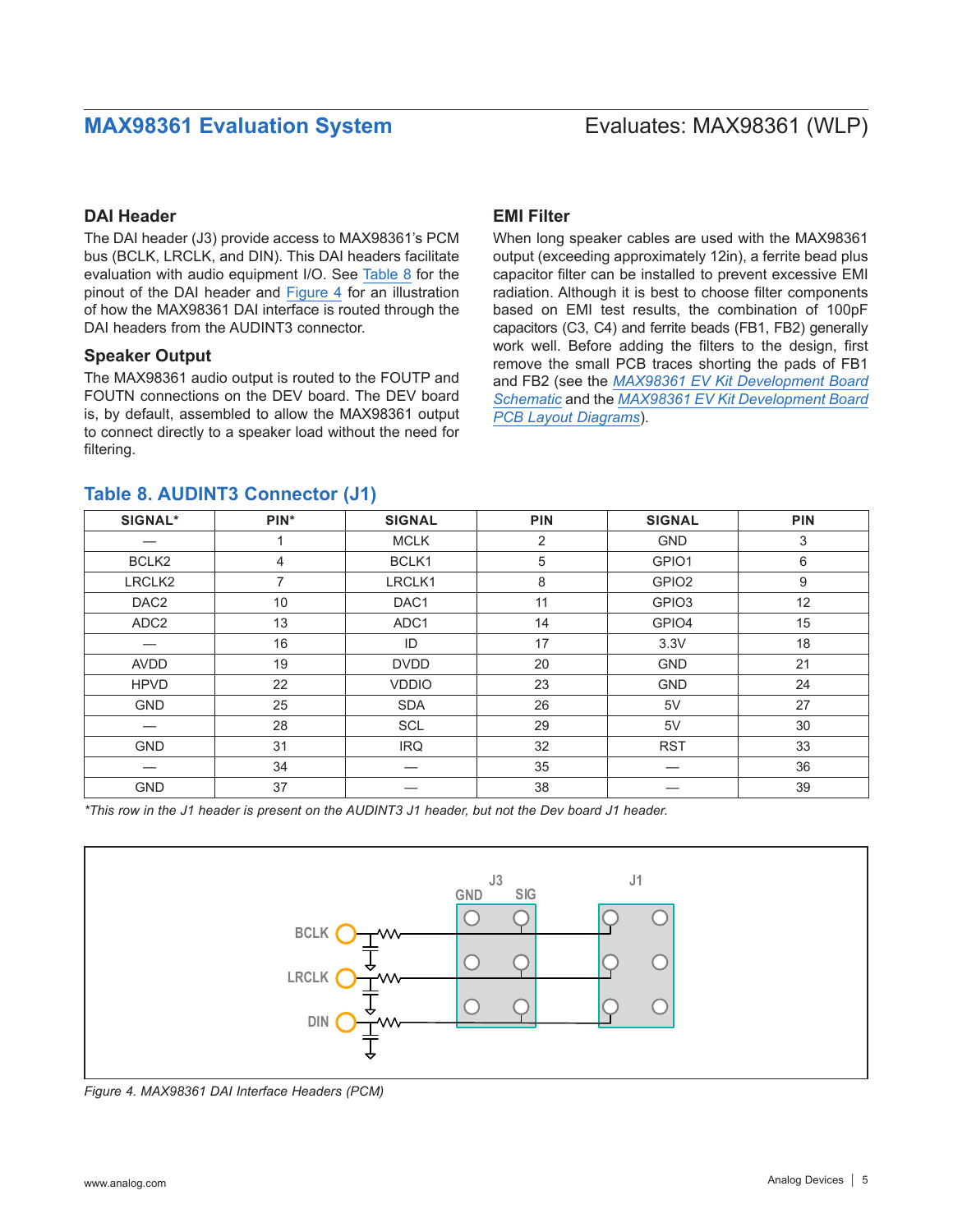## **Audio Interface Board III**

Maxim's Audio Interface board III (AUDINT3 board) facilitates the evaluation of the DEV board by providing a set of features that can be used to exercise the capabilities of the DEV board without the need for additional audio equipment. The main components of the AUDINT3 board are its LDO supply voltages and its USB-to-PCM interfaces. The supply voltages allow the DEV board to be evaluated with minimal amount of external supplies. The USB-to-PCM converter allows any computer to be used as an audio source for the DEV board's digital audio PCM interface.

## <span id="page-5-0"></span>**Ordering Information**

| <b>PART</b>        | <b>TYPE</b>                       |
|--------------------|-----------------------------------|
| MAX98361AEVSYS#WLP | <b>Complete Evaluation System</b> |
| MAX98361BEVSYS#WLP | <b>Complete Evaluation System</b> |
| MAX98361CEVSYS#WLP | <b>Complete Evaluation System</b> |
| MAX98361DEVSYS#WLP | <b>Complete Evaluation System</b> |

*#Denotes RoHS compliant.*

The MAX98361 DEV board connects to the AUDINT3 board through connector J1. The physical connections made between the DEV board and AUDINT3 board are listed in [Table 8.](#page-4-0)

### <span id="page-5-1"></span>**USB Audio Input**

To utilize the USB streaming feature of the AUDINT3 board, connect the USB cables from your computer to the USB connector J2 on the AUDINT3 board and ensure that the AUDINT3 board is connected to the DEV board.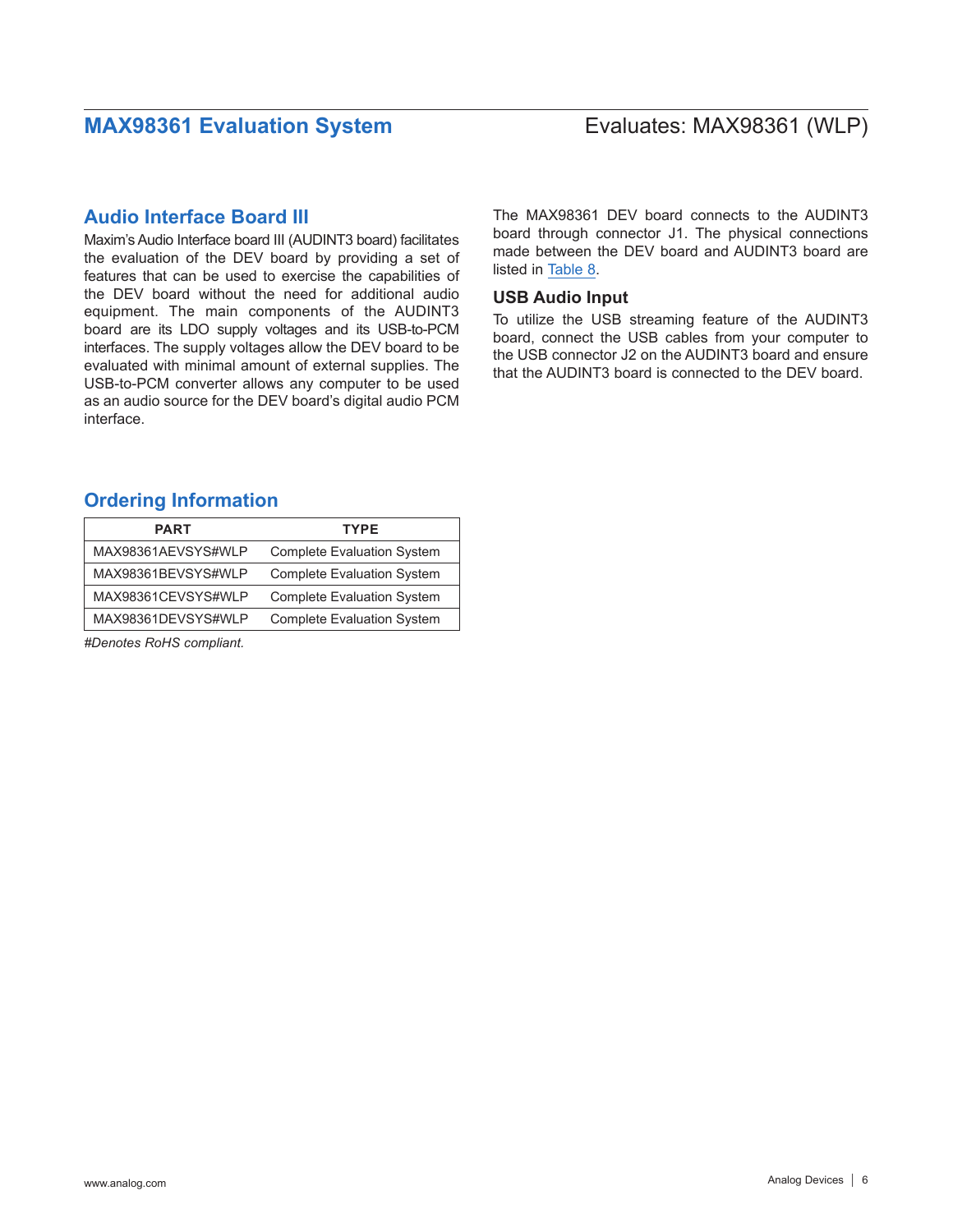# **MAX98361 EV System DEV Board Bill of Materials**

| <b>ITEM</b>    | <b>REF DES</b>  | DNI/DNP    | QTY            | <b>MFG PART#</b>         | <b>MANUFACTURER</b>        | <b>VALUE</b>      | <b>DESCRIPTION</b>                                       | <b>COMMENTS</b> |
|----------------|-----------------|------------|----------------|--------------------------|----------------------------|-------------------|----------------------------------------------------------|-----------------|
|                | BCLK, DIN,      |            |                |                          |                            |                   | TEST POINT; PIN DIA=0.1IN; TOTAL LENGTH=0.3IN;           |                 |
| $\mathbf{1}$   | EN, LRCLK       |            | $\overline{4}$ | 5003                     | <b>KEYSTONE</b>            | N/A               | BOARD HOLE=0.04IN; ORANGE; PHOSPHOR                      |                 |
|                |                 |            |                |                          |                            |                   | BRONZE WIRE SILVER PLATE FINISH;                         |                 |
|                |                 |            |                | GRM155R61A106ME44;       |                            |                   |                                                          |                 |
| $\overline{2}$ | C1              |            | $\mathbf{1}$   | GRM155R61A106ME11;       | MURATA; MURATA;            | 10UF              | CAPACITOR; SMT (0402); CERAMIC CHIP; 10UF;               |                 |
|                |                 |            |                | 0402ZD106MAT2A;          | AVX;SAMSUNG                |                   | 10V; TOL=20%; TG=-55 DEGC TO +85 DEGC; TC=X5R            |                 |
|                |                 |            |                | CL05A106MP5NUNC          |                            |                   |                                                          |                 |
|                |                 |            |                | GRM033R61C104K;          |                            |                   | CAPACITOR; SMT (0201); CERAMIC CHIP; 0.1UF;              |                 |
| 3              | C <sub>2</sub>  |            | $\mathbf{1}$   | C0603X5R1C104K030BC      | MURATA;TDK                 | $0.1$ UF          | 16V; TOL=10%; MODEL=GRM SERIES;                          |                 |
|                |                 |            |                |                          |                            |                   | TG=-55 DEGC TO +85 DEGC; TC=X5R                          |                 |
| $\overline{4}$ | FOUTN, FOUTP,   |            | $\overline{4}$ | 111-2223-001             | <b>EMERSON</b>             | 111-2223-001      | MACHINE SCREW; THUMBSCREW; BANANA;                       |                 |
|                | GND, VIN        |            |                |                          | NETWORK POWER              |                   | 1/4-32IN; 11/32IN; NICKEL PLATED BRASS                   |                 |
|                | FOUTN PAD,      |            |                |                          |                            |                   |                                                          |                 |
|                | FOUTP_PAD,      |            |                |                          |                            |                   | EVK KIT PARTS; MAXIM PAD; WIRE; NATURAL;                 |                 |
| 5              | GND PAD1,       |            | 5              | 9020 BUSS                | WEICO WIRE                 | MAXIMPAD          | SOLID; WEICO WIRE; SOFT DRAWN BUS TYPE-S;                |                 |
|                | GND_PAD2,       |            |                |                          |                            |                   | 20AWG                                                    |                 |
|                | VIN_PAD         |            |                |                          |                            |                   |                                                          |                 |
|                |                 |            |                |                          |                            |                   | TEST POINT; PIN DIA=0.125IN; TOTAL LENGTH=0.445IN;       |                 |
| 6              | GND_TP1         |            | $\overline{1}$ | 5011                     | KEYSTONE                   | N/A               | BOARD HOLE=0.063IN; BLACK; PHOSPHOR BRONZE               |                 |
|                |                 |            |                |                          |                            |                   | WIRE SILVER PLATE FINISH;                                |                 |
|                | GND_TP2-        |            |                |                          |                            |                   | TEST POINT; PIN DIA=0.1IN; TOTAL LENGTH=0.3IN;           |                 |
| $\overline{7}$ | GND TP4         |            | 3              | 5001                     | <b>KEYSTONE</b>            | N/A               | BOARD HOLE=0.04IN; BLACK; PHOSPHOR BRONZE                |                 |
|                |                 |            |                |                          |                            |                   | WIRE SILVER PLATE FINISH;                                |                 |
| 8              | 11              |            | $\mathbf{1}$   | TSW-113-08-S-D-RA        | SAMTEC                     | TSW-113-08-S-D-RA | CONNECTOR; THROUGH HOLE; DOUBLE ROW;                     |                 |
|                |                 |            |                |                          |                            |                   | RIGHT ANGLE; 26PINS                                      |                 |
| 9              | J3, J6-J8       |            | $\overline{4}$ | PEC03DAAN                | <b>SULLINS</b>             | PEC03DAAN         | CONNECTOR; MALE; THROUGH HOLE; BREAKAWAY;                |                 |
|                |                 |            |                |                          | ELECTRONICS CORP.          |                   | STRAIGHT THROUGH; 6PINS; -65 DEGC TO +125 DEGC           |                 |
| 10             | J4              |            | $\mathbf{1}$   | TSW-105-07-L-S           | SAMTEC                     | TSW-105-07-L-S    | EVKIT PART-CONNECTOR; THROUGH HOLE;                      |                 |
|                |                 |            |                |                          |                            |                   | TSW SERIES; SINGLE ROW; STRAIGHT; 5PINS                  |                 |
| $11\,$         | J5              |            | $\mathbf{1}$   | PEC03SAAN                | <b>SULLINS</b>             | PEC03SAAN         | CONNECTOR; MALE; THROUGH HOLE; BREAKAWAY;                |                 |
|                |                 |            |                |                          |                            |                   | STRAIGHT; 3PINS                                          |                 |
|                |                 |            |                | 91772A108;               |                            |                   | MACHINE SCREW; PHILLIPS; PAN; 4-40; 3/8IN;               |                 |
| 12             | J9-J12          |            | $\overline{4}$ | PHILLIPS-PAN 4-40X3/8IN; | <b>GENERIC PART</b>        | N/A               | 18-8 STAINLESS STEEL                                     |                 |
|                |                 |            |                | PMSSS4400038PH; 9901     |                            |                   |                                                          |                 |
| 13             | J9-J12          |            | $\overline{4}$ | MCH SO F HEX 4-40X1/2    | <b>GENERIC PART</b>        | N/A               | STANDOFF; FEMALE-THREADED; HEX; 4-40; 1/2IN;<br>ALUMINUM |                 |
|                |                 |            |                |                          |                            |                   | RESISTOR; 0603; 100K OHM; 5%; 100PPM; 0.1W;              |                 |
| 14             | R1, R2          |            | $\overline{2}$ | RC0603JR-07100KL         | YAGEO                      | 100K              | THICK FILM                                               |                 |
|                |                 |            |                | CRCW06032K0FK;           | <b>VISHAY DALE;</b>        |                   | RESISTOR, 0603, 2K OHM, 1%, 100PPM, 0.10W,               |                 |
| 15             | R3              |            | $\mathbf 1$    | ERJ-3EKF2001             | PANASONIC                  | 2K                | THICK FILM                                               |                 |
|                |                 |            |                |                          |                            |                   | RESISTOR; 0402; 0 OHM; 0%; JUMPER; 0.10W;                |                 |
| 16             | R7-R9           |            | 3              | ERJ-2GEOR00              | PANASONIC                  | O                 | THICK FILM                                               |                 |
|                |                 |            |                |                          |                            |                   | RESISTOR; 0402; 17.8K OHM; 1%; 100PPM;                   |                 |
| 17             | R <sub>18</sub> | $\sim$     | $\mathbf{1}$   | <b>ERJ-2RKF1782</b>      | PANASONIC                  | 17.8K             | 0.1W; THICK FILM                                         |                 |
|                |                 |            |                |                          |                            |                   | CONNECTOR; FEMALE; 2.54MM MULTI-POSITION                 |                 |
| 18             | SU1             |            | $\mathbf 1$    | C33-GAG1-2X3-G           | VALCON                     | C33-GAG1-2X3-G    | JUMPER LINK: WIREMOUNT: 6PINS                            |                 |
|                |                 |            |                |                          | KYCON; KYCON;              |                   | TEST POINT; JUMPER; STR; TOTAL LENGTH=0.24IN;            |                 |
| 19             | SU2, SU3        |            | $\overline{2}$ | S1100-B;SX1100-B;        | <b>SULLINS ELECTRONICS</b> | SX1100-B          | BLACK; INSULATION=PBT;PHOSPHOR BRONZE                    |                 |
|                |                 |            |                | STC02SYAN                | CORP.                      |                   | CONTACT=GOLD PLATED                                      |                 |
|                |                 |            |                |                          |                            |                   | SWITCH; SPDT; SMT; 12V; 0.2A; CL-SB SERIES;              |                 |
| 20             | SW <sub>1</sub> |            | $\mathbf 1$    | CL-SB-12B-01T;           | NIDEC COPAL                | CL-SB-12B-01T;    | SLIDE SWITCH; RCOIL=0.07 OHM;                            |                 |
|                |                 |            |                | CL-SB-12B-01             | <b>ELECTRONICS CORP</b>    | CL-SB-12B-01      | RINSULATION=100M OHM                                     |                 |
|                |                 |            |                |                          |                            |                   | EVKIT PART - IC; MAX98361; TINY; LOW-COST;               |                 |
|                |                 |            | $\mathbf{1}$   |                          |                            |                   | PCM INPUT CLASS-D AMPLIFIER WITH CLASS-AB                |                 |
| 21             | U1              |            |                | MAX98361                 | MAXIM                      | MAX98361          | PERFORMANCE; WLP9; PACKAGE CODE: N91E1+1;                |                 |
|                |                 |            |                |                          |                            |                   | PACKAGE OUTLINE: 21-100371                               |                 |
|                |                 |            |                |                          |                            |                   | TEST POINT; PIN DIA=0.125IN; TOTAL                       |                 |
| 22             | VDDIO           |            | $\mathbf{1}$   | 5010                     | <b>KEYSTONE</b>            | N/A               | LENGTH=0.445IN; BOARD HOLE=0.063IN; RED;                 |                 |
|                |                 |            |                |                          |                            |                   | PHOSPHOR BRONZE WIRE SIL:                                |                 |
| 23             | PCB             | $\sim$     | $\,$ 1 $\,$    | MAX98361_WLP_APPS_A      | MAXIM                      | PCB               | PCB:MAX98361_WLP_APPS_A                                  | $\sim$          |
| 24             | C3, C4, C8-C12  | <b>DNP</b> | $\mathsf 0$    | N/A                      | N/A                        | OPEN              | PACKAGE OUTLINE 0402 NON-POLAR CAPACITOR                 |                 |
| 25             | FB1, FB2        | <b>DNP</b> | $\mathsf 0$    | RC1608J000CS             | SAMSUNG ELECTRONICS        | <sup>o</sup>      | RESISTOR; 0603; 0 OHM; 5%; JUMPER; 0.10W;                |                 |
|                |                 |            |                |                          |                            |                   | THICK FILM                                               |                 |
|                |                 |            |                |                          |                            |                   | TEST POINT; PIN DIA=0.1IN; TOTAL LENGTH=0.3IN;           |                 |
| 26             | OUTN, OUTP      | <b>DNP</b> | $\mathbf 0$    | 5002                     | <b>KEYSTONE</b>            | N/A               | BOARD HOLE=0.04IN; WHITE; PHOSPHOR BRONZE                |                 |
|                |                 |            |                |                          |                            |                   | WIRE SILVER;                                             |                 |
| <b>TOTAL</b>   |                 |            | 48             |                          |                            |                   |                                                          |                 |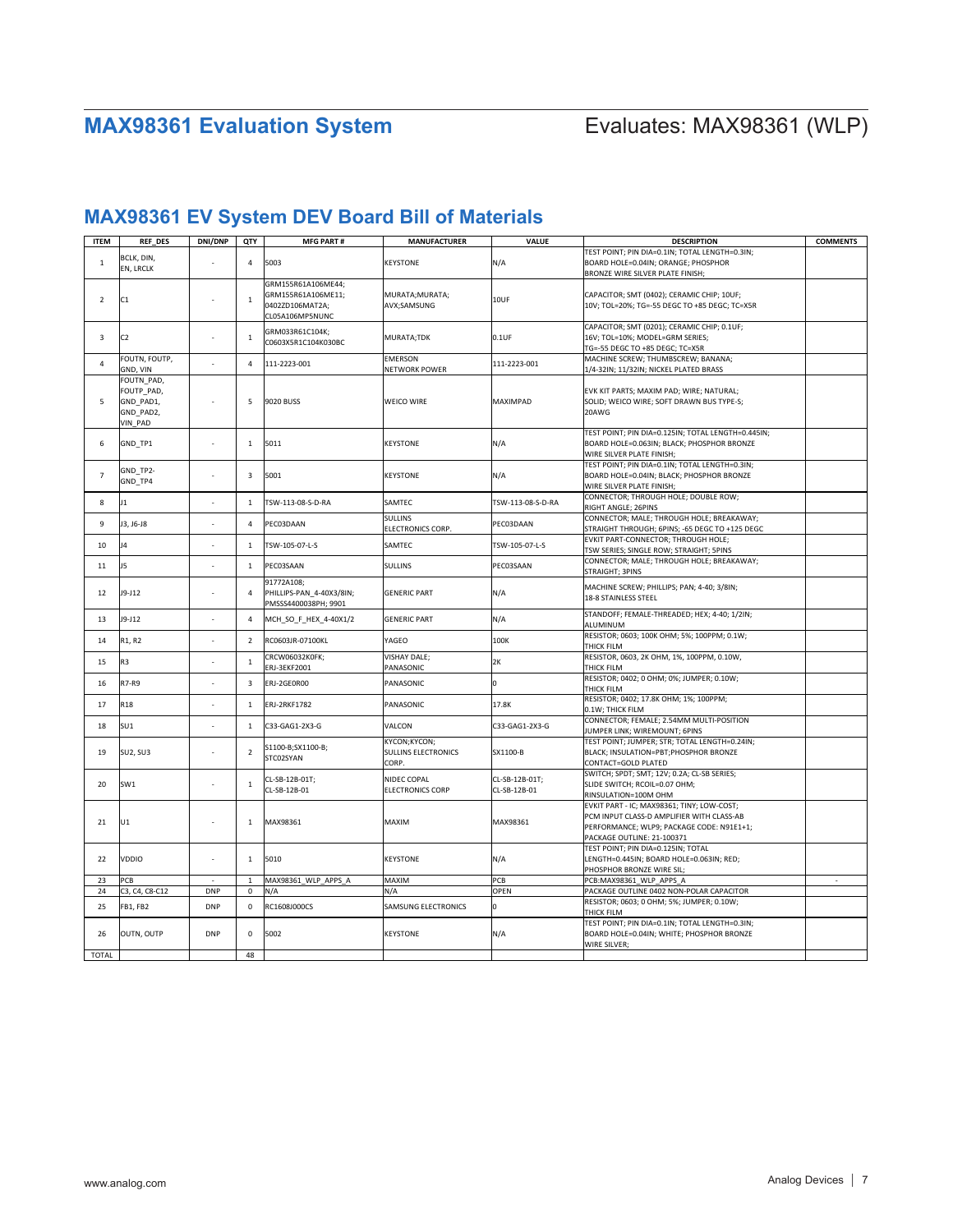## <span id="page-7-0"></span>**MAX98361 EV System PCB Schematic**

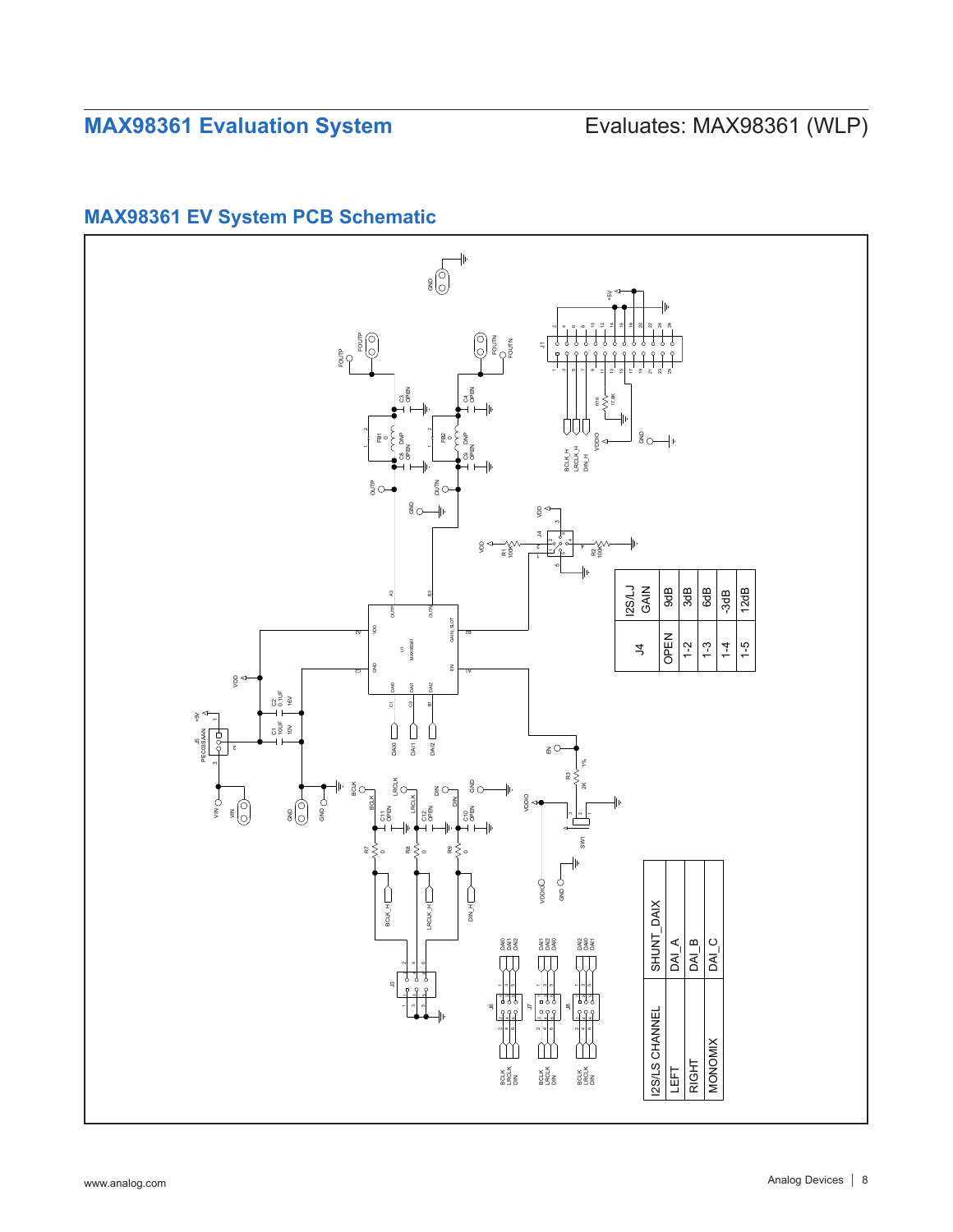

## <span id="page-8-0"></span>**MAX98361 EV System PCB Layout Diagrams**

*MAX98361 EV System—Top Silkscreen MAX98361 EV System—Inner 1*







*MAX98361 EV System—Top MAX98361 EV System—Inner 2*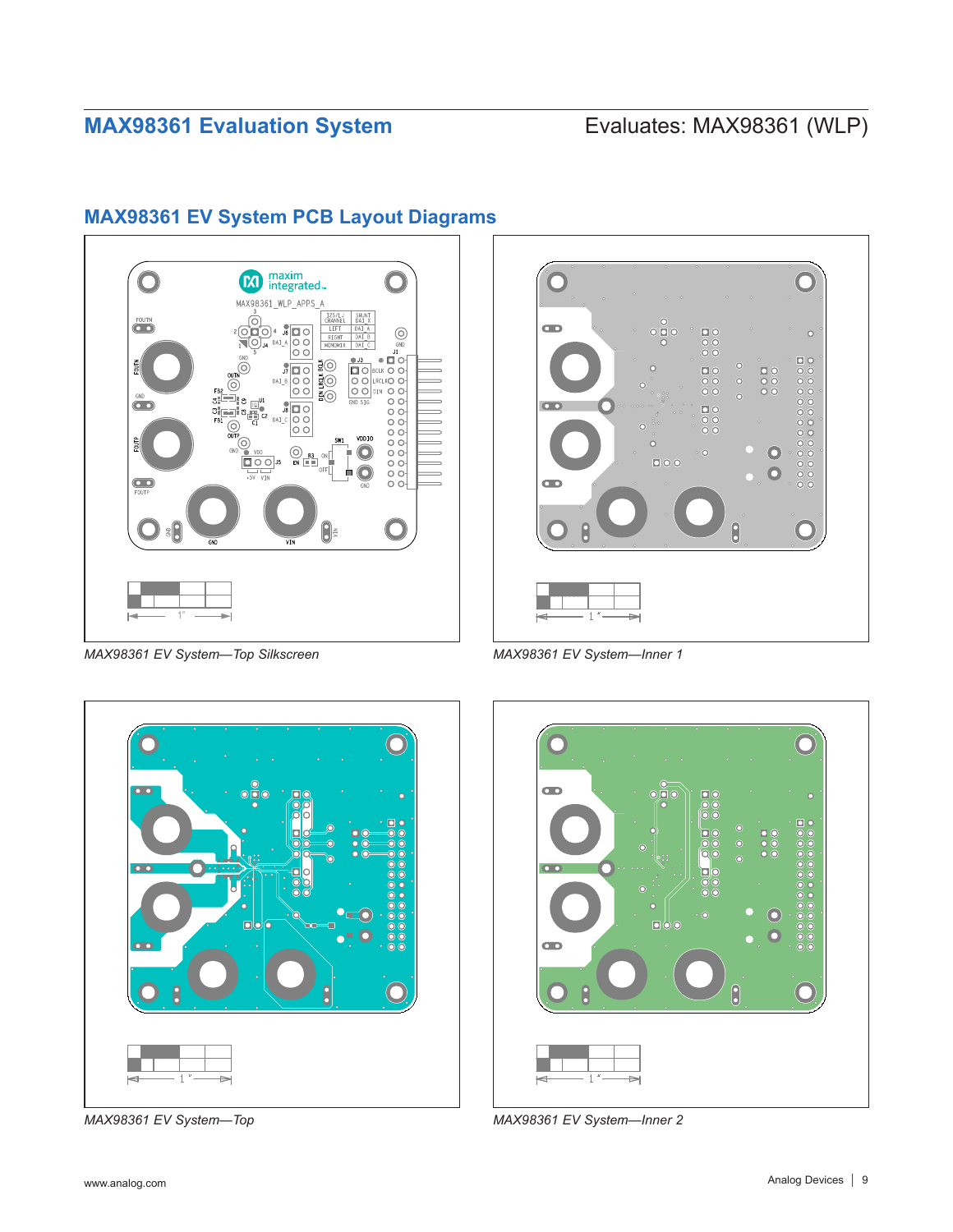

## **MAX98361 EV System PCB Layout Diagrams (continued)**



*MAX98361 EV System—Bottom MAX98361 EV System—Bottom Silkscreen*